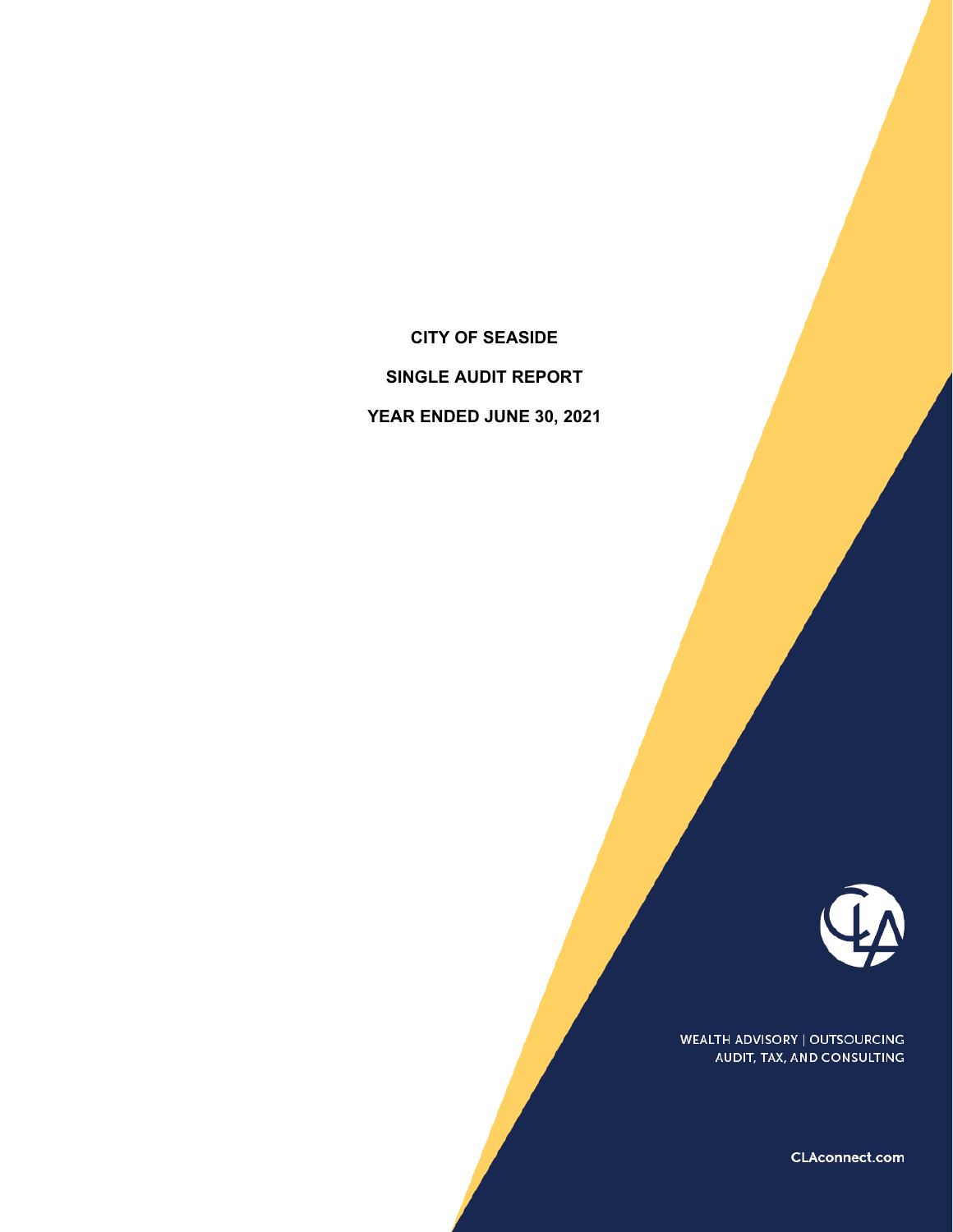# **CITY OF SEASIDE SINGLE AUDIT REPORT YEAR ENDED JUNE 30, 2021**

| <b>INDEPENDENT AUDITORS' REPORT ON INTERNAL CONTROL OVER</b><br><b>FINANCIAL REPORTING AND ON COMPLIANCE AND OTHER MATTERS</b><br><b>BASED ON AN AUDIT OF FINANCIAL STATEMENTS PERFORMED IN</b><br><b>ACCORDANCE WITH GOVERNMENT AUDITING STANDARDS</b> | 1 |
|---------------------------------------------------------------------------------------------------------------------------------------------------------------------------------------------------------------------------------------------------------|---|
| <b>INDEPENDENT AUDITORS' REPORT ON COMPLIANCE FOR EACH MAJOR</b><br>FEDERAL PROGRAM, REPORT ON INTERNAL CONTROL OVER<br><b>COMPLIANCE, AND REPORT ON THE SCHEDULE OF EXPENDITURES OF</b><br>FEDERAL AWARDS REQUIRED BY THE UNIFORM GUIDANCE             | 3 |
| <b>SCHEDULE OF EXPENDITURES OF FEDERAL AWARDS</b>                                                                                                                                                                                                       | 6 |
| NOTES TO SCHEDULE OF EXPENDITURES OF FEDERAL AWARDS                                                                                                                                                                                                     | 7 |
| <b>SCHEDULE OF FINDINGS AND QUESTIONED COSTS</b>                                                                                                                                                                                                        | 9 |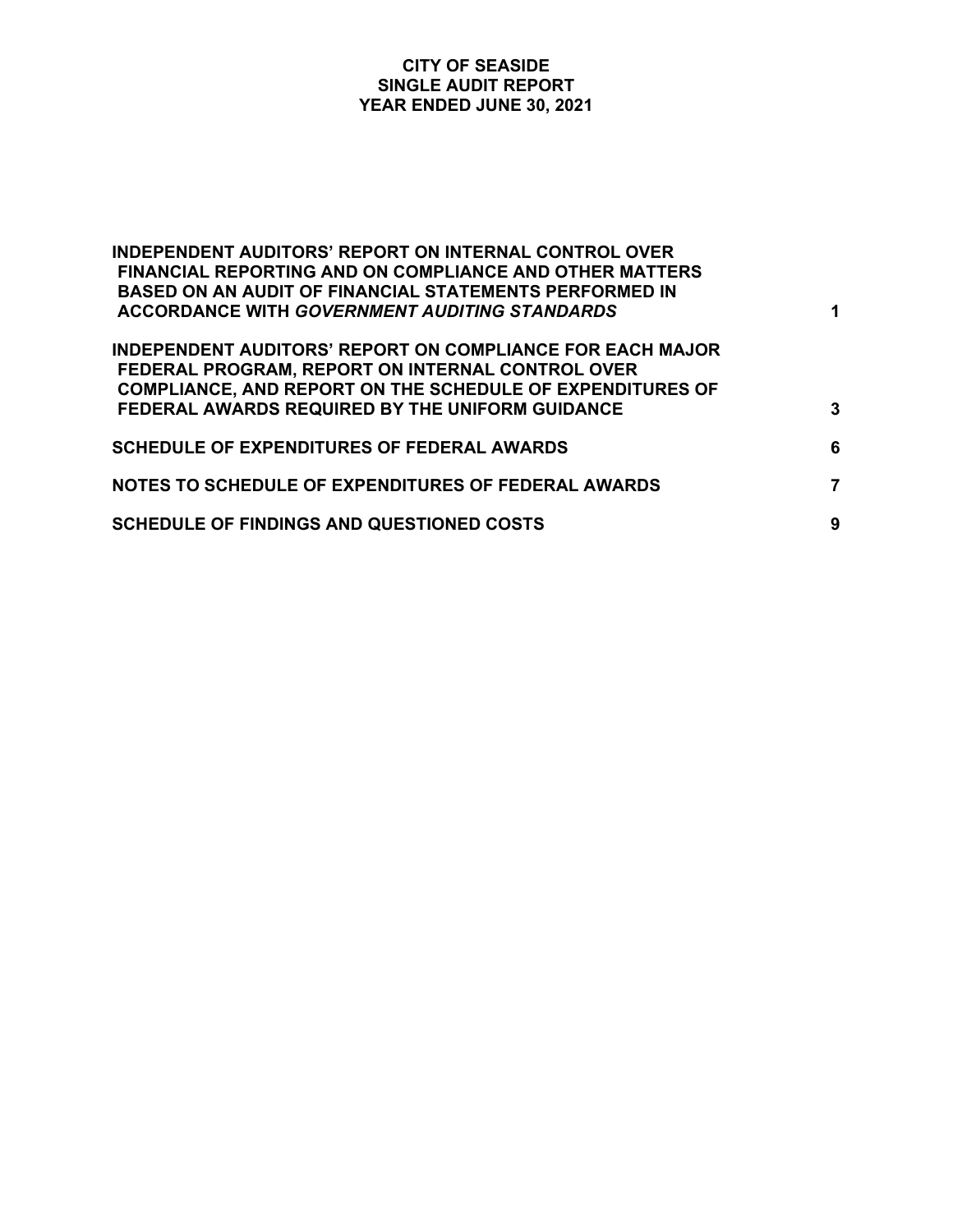

**CliftonLarsonAllen LLP CLAconnect.com**

# **INDEPENDENT AUDITORS' REPORT ON INTERNAL CONTROL OVER FINANCIAL REPORTING AND ON COMPLIANCE AND OTHER MATTERS BASED ON AN AUDIT OF FINANCIAL STATEMENTS PERFORMED IN ACCORDANCE WITH** *GOVERNMENT AUDITING STANDARDS*

Honorable City Council of the City of Seaside Seaside, California

We have audited, in accordance with the auditing standards generally accepted in the United States of America and the standards applicable to financial audits contained in *Government Auditing Standards* issued by the Comptroller General of the United States, the financial statements of the governmental activities, the business-type activities, the discretely presented component unit, each major fund, and the aggregate remaining fund information of the City of Seaside (City), as of and for the year ended June 30, 2021, and the related notes to the financial statements, which collectively comprise the City's basic financial statements, and have issued our report thereon dated February 24, 2022.

# **Internal Control Over Financial Reporting**

In planning and performing our audit of the financial statements, we considered the City's internal control over financial reporting (internal control) as a basis for designing audit procedures that are appropriate in the circumstances for the purpose of expressing our opinions on the financial statements, but not for the purpose of expressing an opinion on the effectiveness of the City's internal control. Accordingly, we do not express an opinion on the effectiveness of the City's internal control.

A *deficiency in internal control* exists when the design or operation of a control does not allow management or employees, in the normal course of performing their assigned functions, to prevent, or detect and correct, misstatements on a timely basis. A *material weakness* is a deficiency, or a combination of deficiencies, in internal control, such that there is a reasonable possibility that a material misstatement of the entity's financial statements will not be prevented, or detected and corrected on a timely basis. A *significant deficiency* is a deficiency, or a combination of deficiencies, in internal control that is less severe than a material weakness, yet important enough to merit attention by those charged with governance.

Our consideration of internal control was for the limited purpose described in the first paragraph of this section and was not designed to identify all deficiencies in internal control that might be material weaknesses or significant deficiencies and therefore, material weaknesses or significant deficiencies may exist that have not been identified. We did identify certain deficiencies in internal control, described in the accompanying schedule of findings and questioned costs as items 2021-001 and 2021-002 that we consider to be material weaknesses.



CLA is an independent member of Nexia International, a leading, global network of independent accounting and consulting firms. See nexia.com/member-firm-disclaimer for details.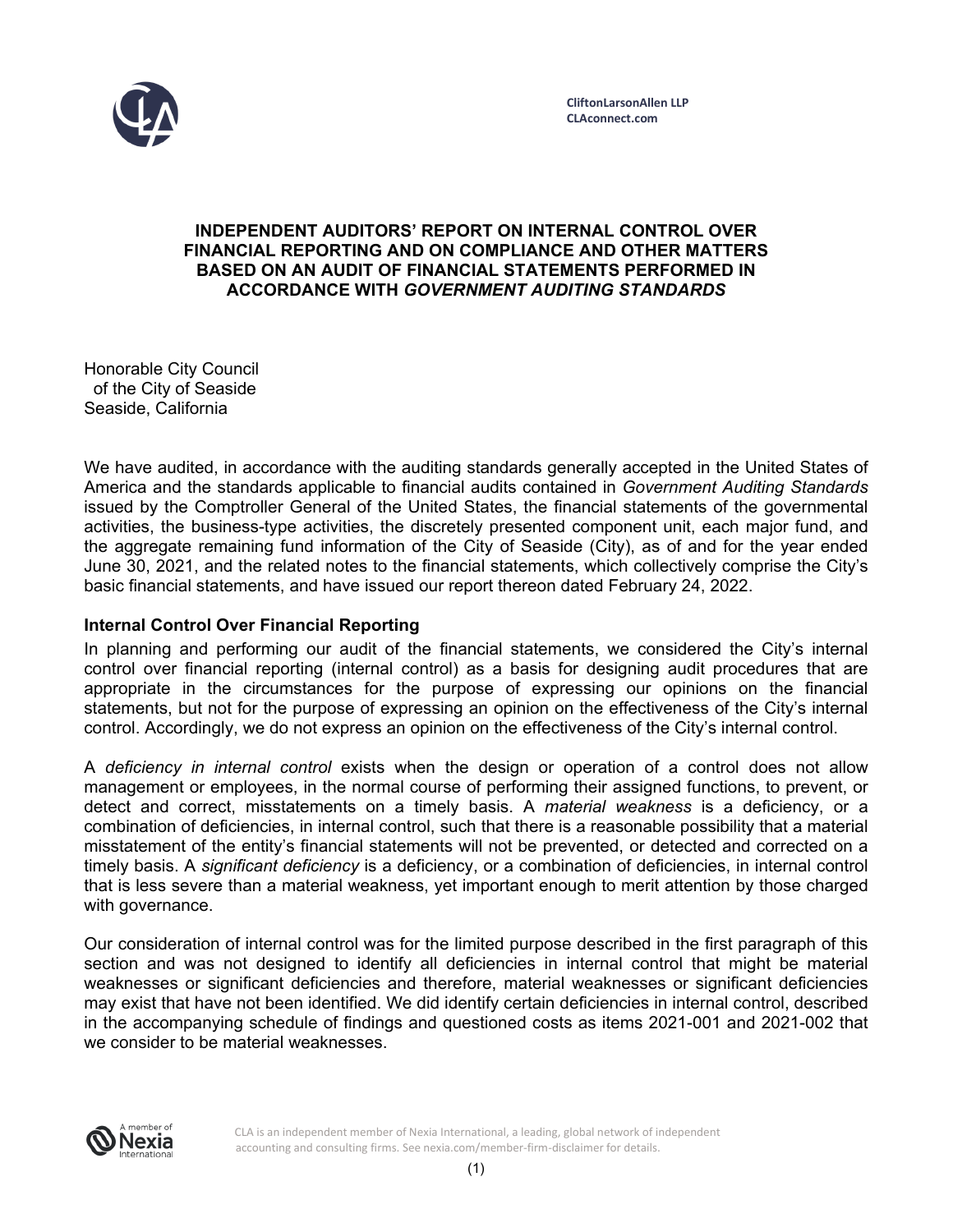## **Compliance and Other Matters**

As part of obtaining reasonable assurance about whether the City's financial statements are free from material misstatement, we performed tests of its compliance with certain provisions of laws, regulations, contracts, and grant agreements, noncompliance with which could have a direct and material effect on the financial statements. However, providing an opinion on compliance with those provisions was not an objective of our audit and, accordingly, we do not express such an opinion. The results of our tests disclosed no instances of noncompliance or other matters that are required to be reported under *Government Auditing Standards*.

## **City's Response to Findings**

The City's response to the findings identified in our audit is described in the accompanying schedule of findings and questioned costs. The City's response was not subjected to the auditing procedures applied in the audit of the financial statements and, accordingly, we express no opinion on it.

## **Purpose of this Report**

The purpose of this report is solely to describe the scope of our testing of internal control and compliance and the results of that testing, and not to provide an opinion on the effectiveness of the entity's internal control or on compliance. This report is an integral part of an audit performed in accordance with *Government Auditing Standards* in considering the entity's internal control and compliance. Accordingly, this communication is not suitable for any other purpose.

Viifton Larson Allen LLP

**CliftonLarsonAllen LLP** 

Roseville, California March 1, 2022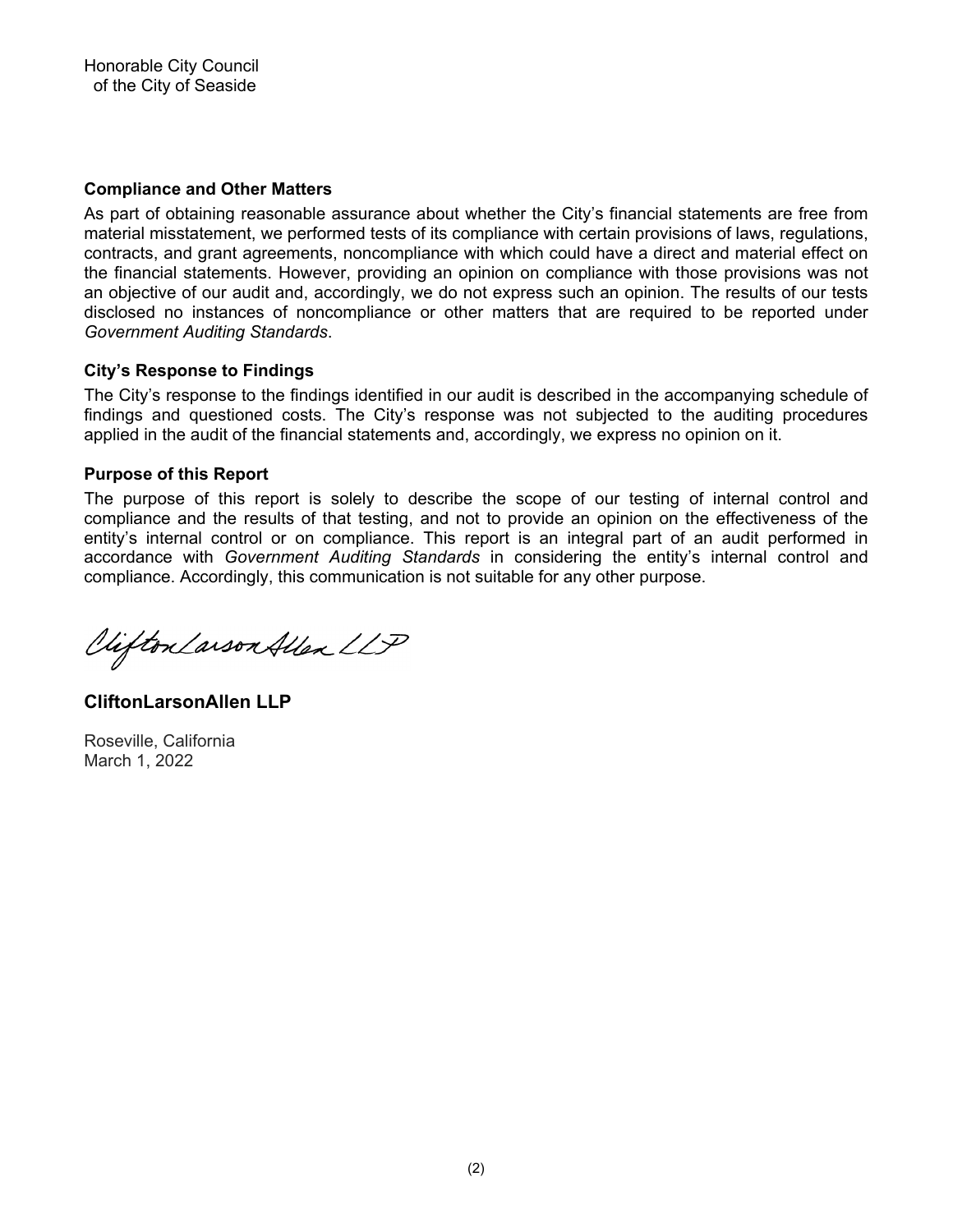

## **INDEPENDENT AUDITORS' REPORT ON COMPLIANCE FOR EACH MAJOR FEDERAL PROGRAM, REPORT ON INTERNAL CONTROL OVER COMPLIANCE, AND REPORT ON THE SCHEDULE OF EXPENDITURES OF FEDERAL AWARDS REQUIRED BY THE UNIFORM GUIDANCE**

Honorable City Council of the City of Seaside Seaside, California

# **Report on Compliance for Each Major Federal Program**

We have audited the City of Seaside's (City) compliance with the types of compliance requirements described in the *U.S. Office of Management and Budget* (*OMB) Compliance Supplement* that could have a direct and material effect on each of the City's major federal programs for the year ended June 30, 2021. The City's major federal programs are identified in the summary of auditors' results section of the accompanying schedule of findings and questioned costs.

# *Management's Responsibility*

Management is responsible for compliance with federal statutes, regulations, and the terms and conditions of its federal awards applicable to its federal programs.

#### *Auditor's Responsibility*

Our responsibility is to express an opinion on compliance for each of the City's major federal programs based on our audit of the types of compliance requirements referred to above. We conducted our audit of compliance in accordance with auditing standards generally accepted in the United States of America; the standards applicable to financial audits contained in *Government Auditing Standards*, issued by the Comptroller General of the United States; and the audit requirements of Title 2 U.S. *Code of Federal Regulations* (CFR) Part 200, *Uniform Administrative Requirements, Cost Principles, and Audit Requirements for Federal Awards* (Uniform Guidance)*.* Those standards and the Uniform Guidance require that we plan and perform the audit to obtain reasonable assurance about whether noncompliance with the types of compliance requirements referred to above that could have a direct and material effect on a major federal program occurred. An audit includes examining, on a test basis, evidence about the City's compliance with those requirements and performing such other procedures as we considered necessary in the circumstances.

We believe that our audit provides a reasonable basis for our opinion on compliance for each major federal program. However, our audit does not provide a legal determination of the City's compliance.



CLA is an independent member of Nexia International, a leading, global network of independent accounting and consulting firms. See nexia.com/member-firm-disclaimer for details.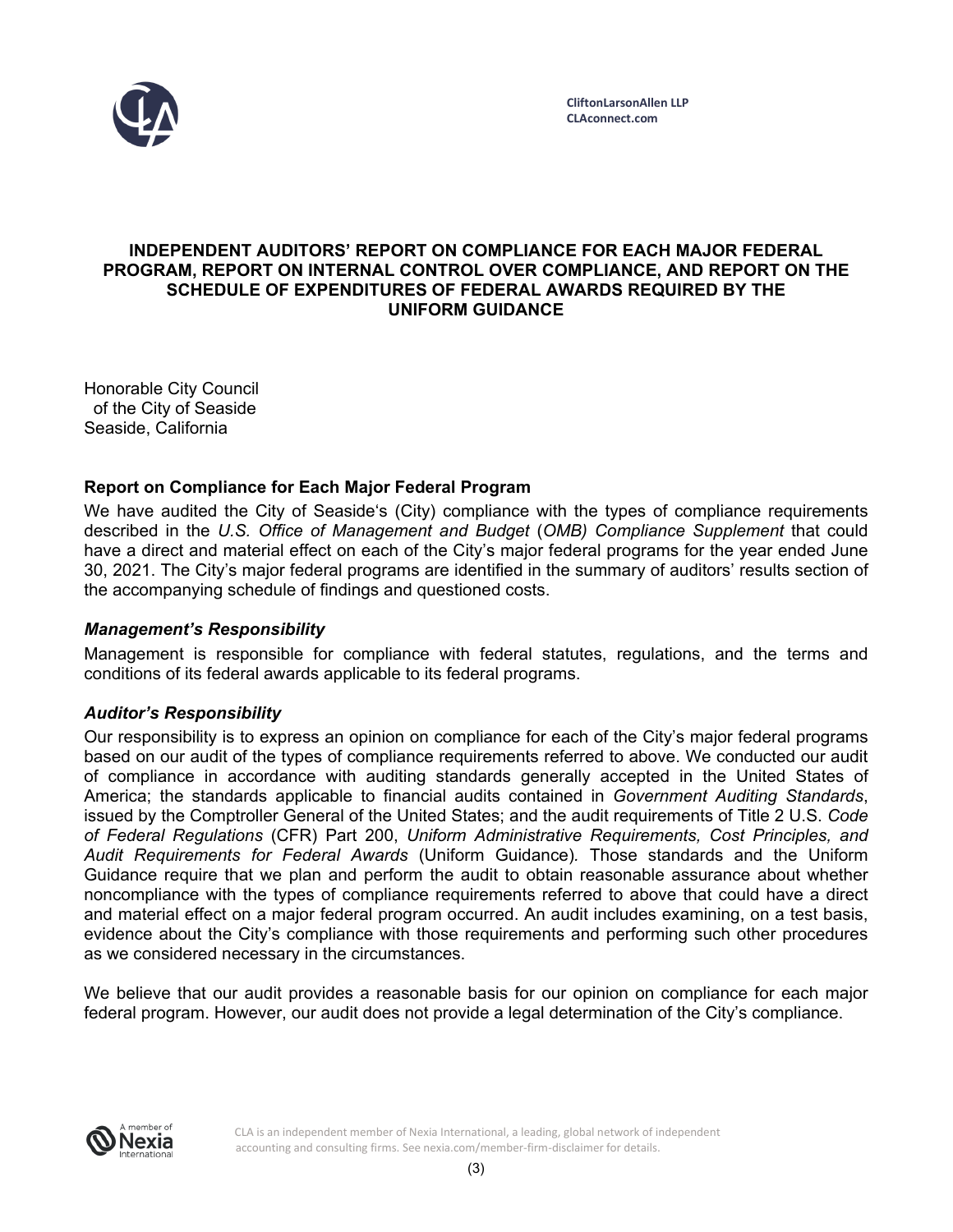# *Opinion on Each Major Federal Program*

In our opinion, the City complied, in all material respects, with the types of compliance requirements referred to above that could have a direct and material effect on each of its major federal programs for the year ended June 30, 2021.

# **Report on Internal Control Over Compliance**

Management of the City is responsible for establishing and maintaining effective internal control over compliance with the types of compliance requirements referred to above. In planning and performing our audit of compliance, we considered the City's internal control over compliance with the types of requirements that could have a direct and material effect on each major federal program to determine the auditing procedures that are appropriate in the circumstances for the purpose of expressing an opinion on compliance for each major federal program and to test and report on internal control over compliance in accordance with the Uniform Guidance, but not for the purpose of expressing an opinion on the effectiveness of internal control over compliance. Accordingly, we do not express an opinion on the effectiveness of the City's internal control over compliance.

A *deficiency in internal control over compliance* exists when the design or operation of a control over compliance does not allow management or employees, in the normal course of performing their assigned functions, to prevent, or detect and correct, noncompliance with a type of compliance requirement of a federal program on a timely basis. A *material weakness in internal control over compliance* is a deficiency, or combination of deficiencies, in internal control over compliance, such that there is a reasonable possibility that material noncompliance with a type of compliance requirement of a federal program will not be prevented, or detected and corrected, on a timely basis. A *significant deficiency in internal control over compliance* is a deficiency, or a combination of deficiencies, in internal control over compliance with a type of compliance requirement of a federal program that is less severe than a material weakness in internal control over compliance, yet important enough to merit attention by those charged with governance.

Our consideration of internal control over compliance was for the limited purpose described in the first paragraph of this section and was not designed to identify all deficiencies in internal control over compliance that might be material weaknesses or significant deficiencies. We did not identify any deficiencies in internal control over compliance that we consider to be material weaknesses. However, material weaknesses may exist that have not been identified.

The purpose of this report on internal control over compliance is solely to describe the scope of our testing of internal control over compliance and the results of that testing based on the requirements of the Uniform Guidance. Accordingly, this report is not suitable for any other purpose.

# **Report on Schedule of Expenditures of Federal Awards Required by the Uniform Guidance**

We have audited the financial statements of the governmental activities, the business-type activities, the discretely presented component unit, each major fund, and the aggregate remaining fund information of the City, as of and for the year ended June 30, 2021, and the related notes to the financial statements, which collectively comprise the City's basic financial statements. We issued our report thereon dated February 24, 2022, which contained unmodified opinions on those financial statements. Our audit was conducted for the purpose of forming opinions on the financial statements that collectively comprise the basic financial statements.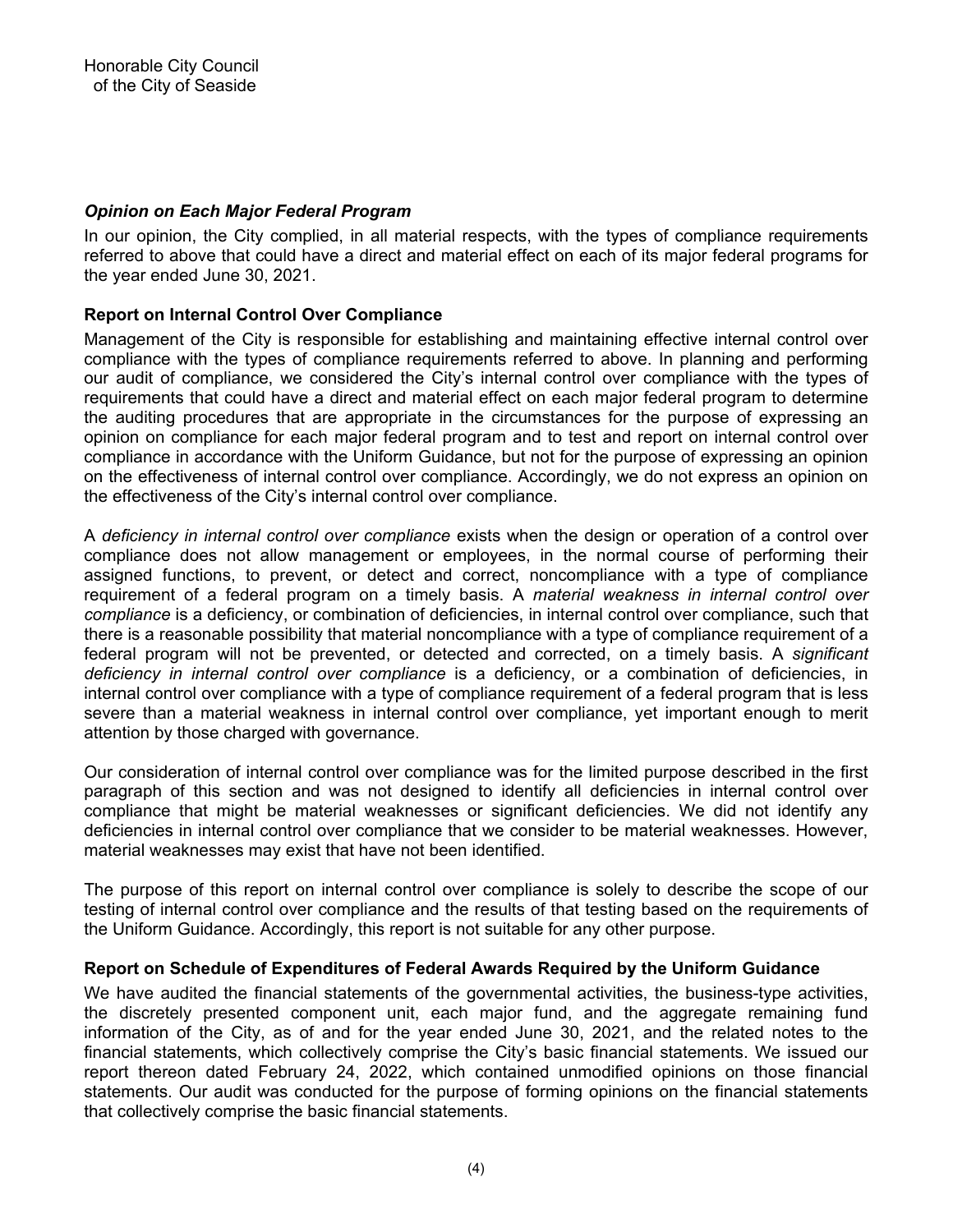Honorable City Council of the City of Seaside

The accompanying schedule of expenditures of federal awards is presented for purposes of additional analysis as required by the Uniform Guidance and is not a required part of the financial statements. Such information is the responsibility of management and was derived from and relates directly to the underlying accounting and other records used to prepare the basic financial statements. The information has been subjected to the auditing procedures applied in the audit of the financial statements and certain additional procedures, including comparing and reconciling such information directly to the underlying accounting and other records used to prepare the basic financial statements or to the basic financial statements themselves, and other additional procedures in accordance with auditing standards generally accepted in the United States of America. In our opinion, the schedule of expenditures of federal awards is fairly stated in all material respects in relation to the basic financial statements as a whole.

Viifton Larson Allen LLP

**CliftonLarsonAllen LLP** 

Roseville, California March 1, 2022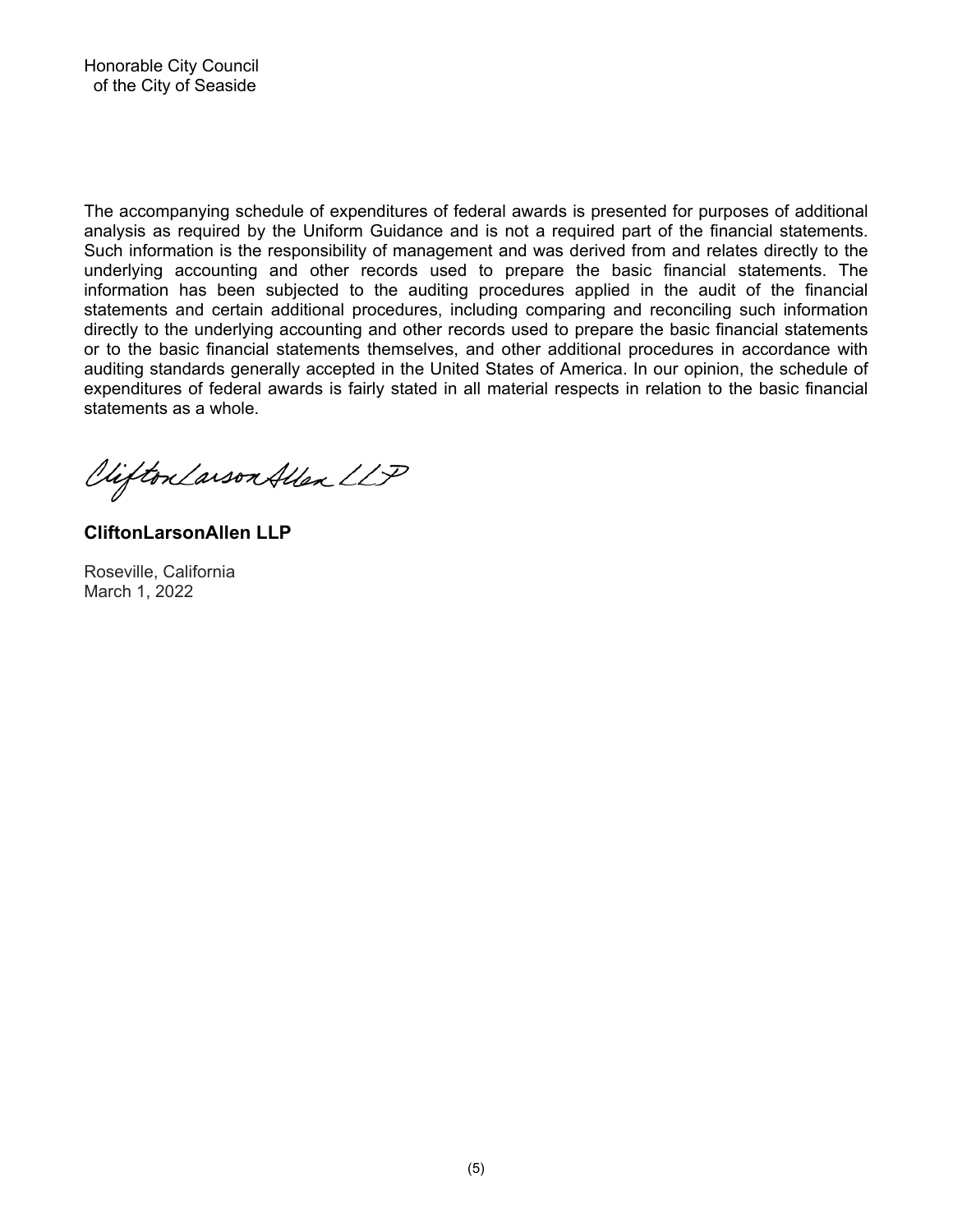## **CITY OF SEASIDE SCHEDULE OF EXPENDITURES OF FEDERAL AWARDS YEAR ENDED JUNE 30, 2021**

| Federal Grantor/Pass-through Grantor/Program Title                                                                          | Federal<br><b>CFDA</b><br>Number | Pass-Through /<br>Entity Identifying<br>Number | Federal<br>Expenditures |           | Expenditures<br>to<br>Subrecipients |  |
|-----------------------------------------------------------------------------------------------------------------------------|----------------------------------|------------------------------------------------|-------------------------|-----------|-------------------------------------|--|
|                                                                                                                             |                                  |                                                |                         |           |                                     |  |
| <b>U.S. Department of Defense</b><br>Direct Programs:                                                                       |                                  |                                                |                         |           |                                     |  |
| U.S. Army Corp of Engineers, HTRW Center of Expertise,<br>Project Grant for Environmental Services Cooperative<br>Agreement |                                  |                                                |                         |           |                                     |  |
| Project Grant for Clean Up of Munitions and Explosives                                                                      |                                  |                                                |                         |           |                                     |  |
| of Concern                                                                                                                  | 12.000                           |                                                | \$                      | 441,659   | \$                                  |  |
| Total U.S. Department of Defense                                                                                            |                                  |                                                | \$                      | 441,659   | \$                                  |  |
| U.S. Department of Housing and Urban Development<br>Direct Programs:                                                        |                                  |                                                |                         |           |                                     |  |
| <b>Community Development Block Grants/Entitlement Grants</b>                                                                | 14.218                           |                                                | \$                      | 513,939   | \$                                  |  |
| Community Development Block Grants/Entitlement Grants                                                                       | 14.218                           |                                                |                         | 156,166   |                                     |  |
| Subtotal - CDBG Entitlement Grants Cluster                                                                                  |                                  |                                                |                         | 670,105   |                                     |  |
| Total U.S. Department of Housing and Urban Development                                                                      |                                  |                                                | \$                      | 670,105   | \$                                  |  |
| <b>U.S. Department of Justice</b>                                                                                           |                                  |                                                |                         |           |                                     |  |
| Direct Programs:                                                                                                            |                                  |                                                |                         |           |                                     |  |
| Bulletproof Vest Partnership Program                                                                                        | 16.607                           |                                                | \$                      | 5,659     | \$                                  |  |
| Total U.S. Department of Justice                                                                                            |                                  |                                                | \$                      | 5,659     | \$                                  |  |
| U.S. Department of the Treasury                                                                                             |                                  |                                                |                         |           |                                     |  |
| Passed through the State Department of Finance:                                                                             |                                  |                                                |                         |           |                                     |  |
| Coronavirus Relief Fund - COVID19                                                                                           | 21.019                           |                                                | \$                      | 414,001   | \$                                  |  |
| Passed through the United Way:                                                                                              |                                  |                                                |                         |           |                                     |  |
| Emergency Rental Assistance - COVID19                                                                                       | 21.023                           |                                                |                         | 510,467   |                                     |  |
| Total U.S. Department of the Treasury                                                                                       |                                  |                                                | \$                      | 924,468   | \$                                  |  |
| <b>U.S. Department of Homeland Security</b>                                                                                 |                                  |                                                |                         |           |                                     |  |
| Direct Programs:                                                                                                            |                                  |                                                |                         |           |                                     |  |
| Assistance to Firefighters Grant                                                                                            | 97.044                           |                                                | \$                      | 728       | \$                                  |  |
| Passed through the California Governor's Office of Emergency Services:                                                      |                                  |                                                |                         |           |                                     |  |
| Disaster Grants - Public Assistance                                                                                         |                                  |                                                |                         |           |                                     |  |
| Great Plates Delivered Program - COVID19                                                                                    | 97.036                           |                                                |                         | 1,467,359 |                                     |  |
| Total U.S. Department of Homeland Security                                                                                  |                                  |                                                | S                       | 1,468,087 | \$                                  |  |
| <b>Total Expenditures of Federal Awards</b>                                                                                 |                                  |                                                | \$                      | 3,509,978 | \$                                  |  |

*See accompanying Notes to* Schedule of Expenditures of Federal Awards*.*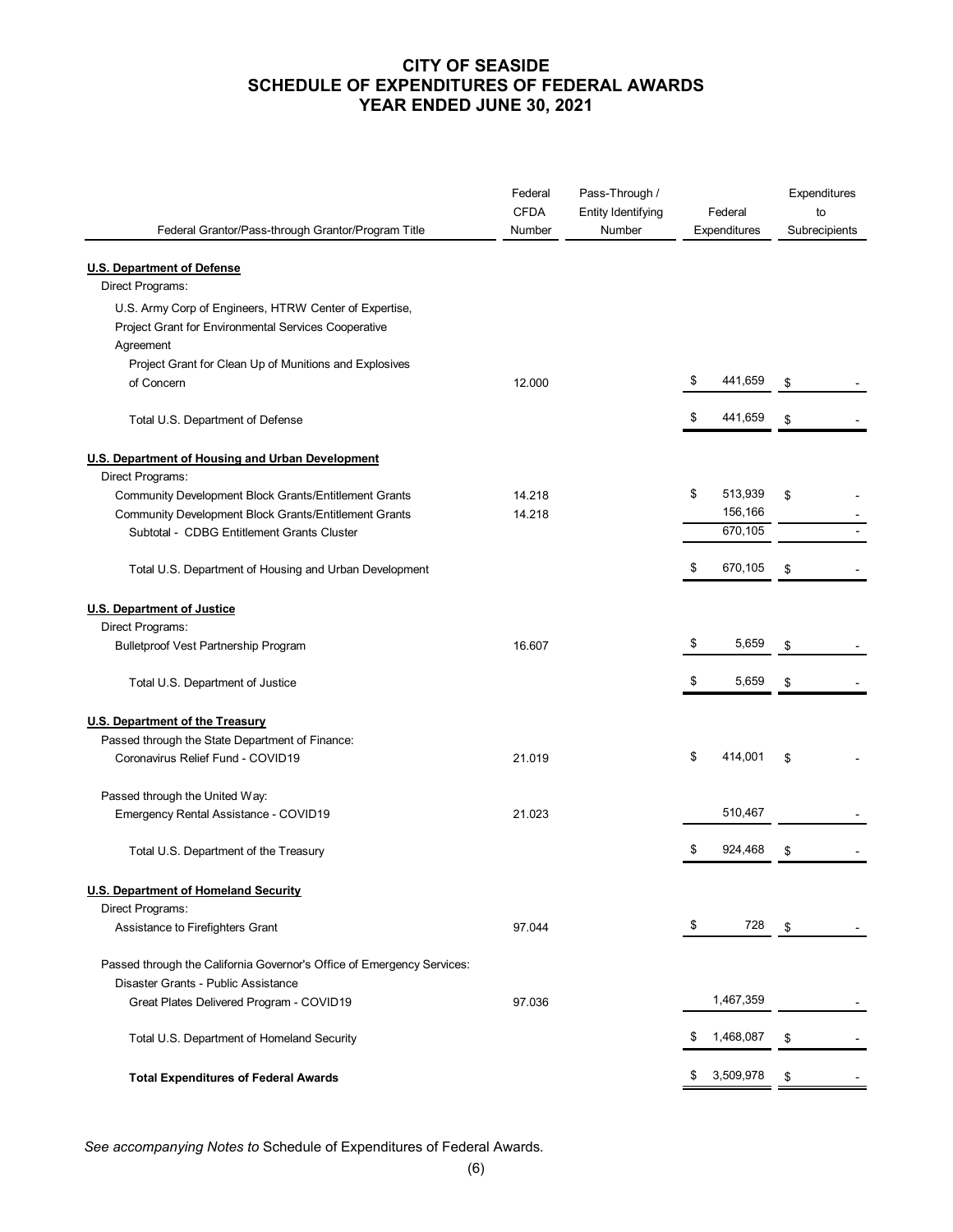#### **CITY OF SEASIDE NOTES TO SCHEDULE OF EXPENDITURES OF FEDERAL AWARDS YEAR ENDED JUNE 30, 2021**

#### **NOTE 1 BASIS OF PRESENTATION**

The accompanying schedule of expenditures of federal awards presents the activity of all federal awards programs of the City of Seaside for the year ended June 30, 2021. The information in this schedule is presented in accordance with the requirements of Title 2 U.S. *Code of Federal Regulations (CFR)* Part 200, *Uniform Administrative Requirements, Cost Principles, and Audit Requirements for Federal Awards* (Uniform Guidance).

## **NOTE 2 SUMMARY OF SIGNIFICANT ACCOUNTING POLICIES**

Expenditures reported on the schedule are reported on the modified accrual basis of accounting. Such expenditures are recognized following the cost principles contained in the Uniform Guidance, wherein certain types of expenditures are not allowable or are limited as to reimbursement. Therefore, some amounts presented in the schedule may differ from amounts presented in, or used in the preparation of, the financial statements.

#### **NOTE 3 CATALOG OF FEDERAL DOMESTIC (CFDA) NUMBERS**

The program titles and CFDA numbers were obtained from the federal or pass-through grantor or the 2021 *Catalog of Federal Domestic Assistance*. When no CFDA number had been assigned to a program, the two-digit federal agency identifier and the federal contract number were used. When there was no federal contract number, the two-digit federal agency identifier and the word "unknown" were used.

## **NOTE 4 INDIRECT COST RATE**

The City did not elect to use the 10 percent de minimis indirect cost rate as covered in 2 CFR §200.414. Uniform Guidance §200.510(6) requires the County to disclose whether or not it elected to use the 10 percent de minimis cost rate that §200.414(f) allows for nonfederal entities that have never received a negotiated indirect cost rate.

#### **NOTE 5 PASS-THROUGH ENTITIES' IDENTIFYING NUMBER**

When federal awards were received from a pass-through entity, the schedule of expenditures of federal awards shows, if available, the identifying number assigned by the pass-through entity. When no identifying number is shown, the City determined that no identifying number is assigned for the program or the City was unable to obtain an identifying number from the pass-through entity.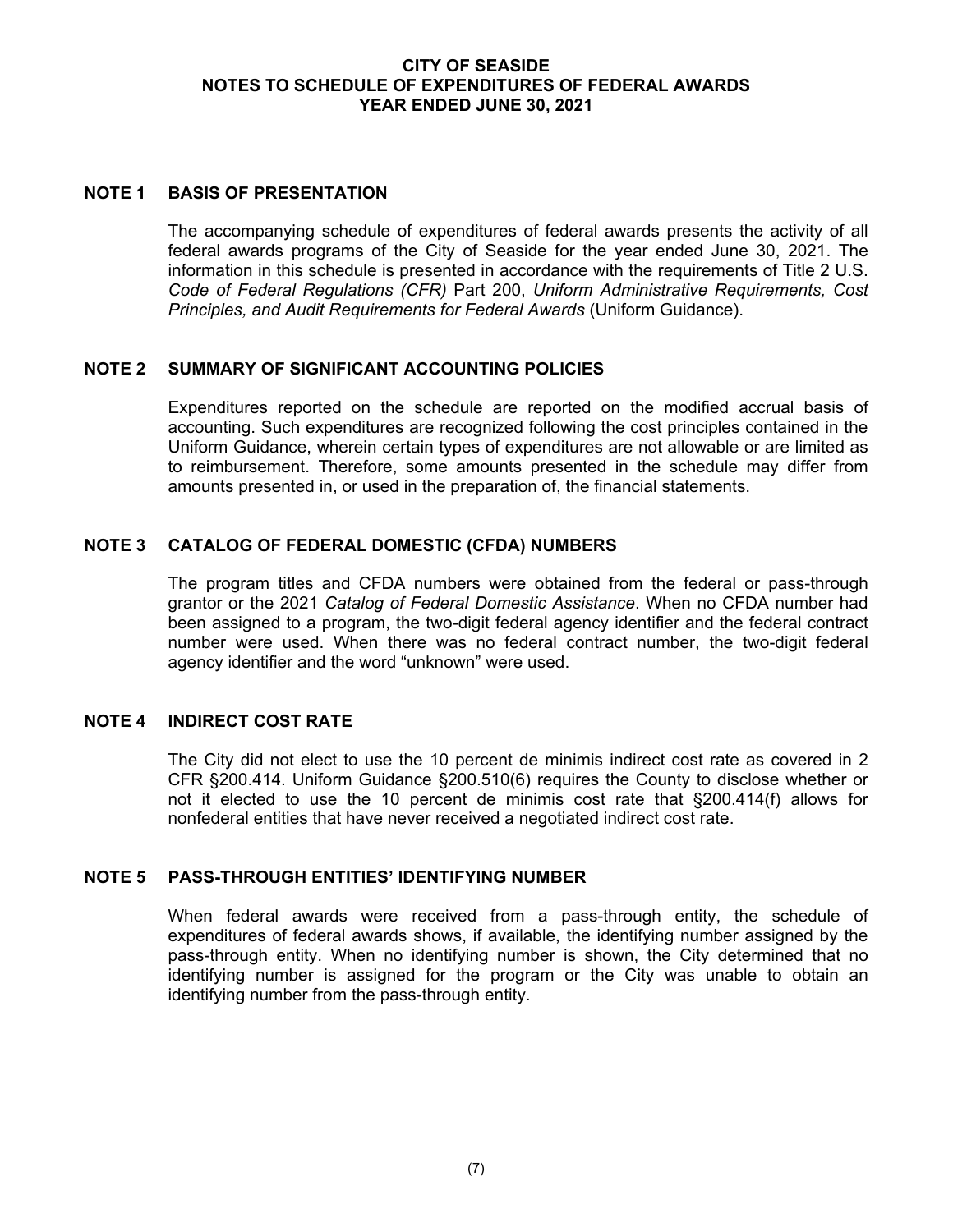#### **CITY OF SEASIDE NOTES TO SCHEDULE OF EXPENDITURES OF FEDERAL AWARDS YEAR ENDED JUNE 30, 2021**

#### **NOTE 6 LOANS RECEIVABLE**

The City offers property rehabilitation and first-time home buyer loans to eligible individuals as part of its Community Development Block Grant (CDBG) program. The loans do not have continuing compliance requirements and therefore the outstanding balances are not reflected on the Schedule of Expenditures of Federal Awards. No new loans were issued during the fiscal year ended June 30, 2021.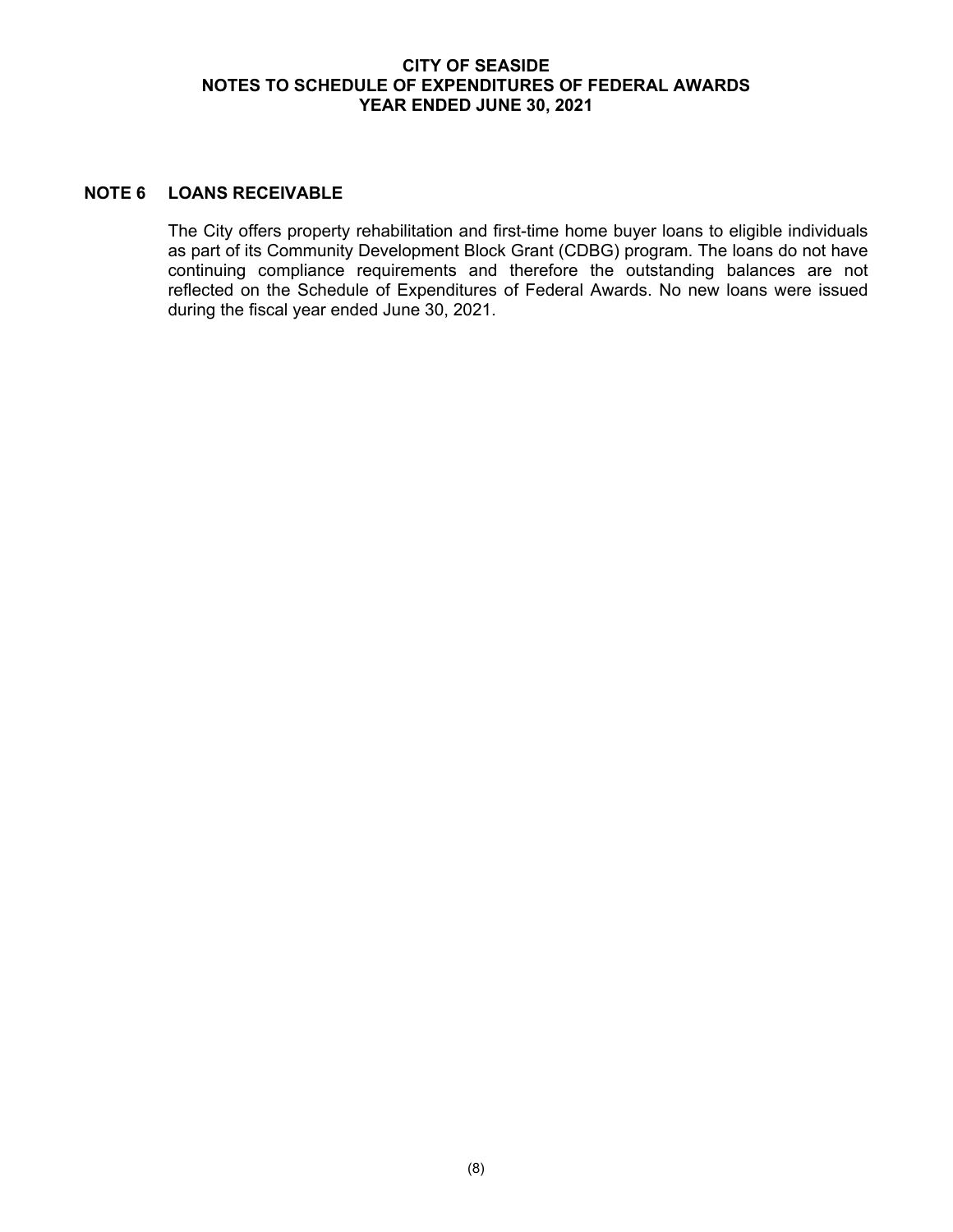## **CITY OF SEASIDE SCHEDULE OF FINDINGS AND QUESTIONED COSTS YEAR ENDED JUNE 30, 2021**

# *Section I – Summary of Auditors' Results*

# *Financial Statements*

| 1. Type of auditors' report issued:                                                                         | Unmodified                                                                                                                                                                                                                                                                                                                                                                                                           |     |                                                           |                                               |  |  |
|-------------------------------------------------------------------------------------------------------------|----------------------------------------------------------------------------------------------------------------------------------------------------------------------------------------------------------------------------------------------------------------------------------------------------------------------------------------------------------------------------------------------------------------------|-----|-----------------------------------------------------------|-----------------------------------------------|--|--|
| 2. Internal control over financial reporting:                                                               |                                                                                                                                                                                                                                                                                                                                                                                                                      |     |                                                           |                                               |  |  |
| Material weakness(es) identified?<br>$\bullet$                                                              | <u>x</u> yes                                                                                                                                                                                                                                                                                                                                                                                                         |     | $\overline{\phantom{a}}$                                  | no                                            |  |  |
| Significant deficiency(ies) identified?<br>$\bullet$                                                        |                                                                                                                                                                                                                                                                                                                                                                                                                      | yes |                                                           | x none reported                               |  |  |
| 3. Noncompliance material to financial<br>statements noted?                                                 | <u>yes</u>                                                                                                                                                                                                                                                                                                                                                                                                           |     | $\frac{\mathsf{x}}{\mathsf{x}}$ no                        |                                               |  |  |
| <b>Federal Awards</b>                                                                                       |                                                                                                                                                                                                                                                                                                                                                                                                                      |     |                                                           |                                               |  |  |
| 1. Internal control over major federal programs:                                                            |                                                                                                                                                                                                                                                                                                                                                                                                                      |     |                                                           |                                               |  |  |
| Material weakness(es) identified?<br>$\bullet$                                                              | ______________ yes                                                                                                                                                                                                                                                                                                                                                                                                   |     | $\begin{array}{ccc} \mathsf{x} & \mathsf{no} \end{array}$ |                                               |  |  |
| Significant deficiency(ies) identified?<br>$\bullet$                                                        | $\frac{1}{\sqrt{1-\frac{1}{2}}\sqrt{1-\frac{1}{2}}\sqrt{1-\frac{1}{2}}\sqrt{1-\frac{1}{2}}\sqrt{1-\frac{1}{2}}\sqrt{1-\frac{1}{2}}\sqrt{1-\frac{1}{2}}\sqrt{1-\frac{1}{2}}\sqrt{1-\frac{1}{2}}\sqrt{1-\frac{1}{2}}\sqrt{1-\frac{1}{2}}\sqrt{1-\frac{1}{2}}\sqrt{1-\frac{1}{2}}\sqrt{1-\frac{1}{2}}\sqrt{1-\frac{1}{2}}\sqrt{1-\frac{1}{2}}\sqrt{1-\frac{1}{2}}\sqrt{1-\frac{1}{2}}\sqrt{1-\frac{1}{2}}\sqrt{1-\frac$ |     |                                                           | $\frac{\mathsf{x}}{\mathsf{x}}$ none reported |  |  |
| 2. Type of auditors' report issued on<br>compliance for major federal programs:                             | Unmodified                                                                                                                                                                                                                                                                                                                                                                                                           |     |                                                           |                                               |  |  |
| 3. Any audit findings disclosed that are required<br>to be reported in accordance with<br>2 CFR 200.516(a)? | yes                                                                                                                                                                                                                                                                                                                                                                                                                  |     | x no                                                      |                                               |  |  |
| <b>Identification of Major Federal Programs</b>                                                             |                                                                                                                                                                                                                                                                                                                                                                                                                      |     |                                                           |                                               |  |  |
| <b>CFDA Number(s)</b>                                                                                       | Name of Federal Program or Cluster                                                                                                                                                                                                                                                                                                                                                                                   |     |                                                           |                                               |  |  |
| 97.036                                                                                                      | Disaster Grants - Public Assistance                                                                                                                                                                                                                                                                                                                                                                                  |     |                                                           |                                               |  |  |
| Dollar threshold used to distinguish between<br>Type A and Type B programs:                                 | 750,000<br>\$                                                                                                                                                                                                                                                                                                                                                                                                        |     |                                                           |                                               |  |  |
| Auditee qualified as low-risk auditee?                                                                      | <u>ves</u>                                                                                                                                                                                                                                                                                                                                                                                                           |     | <u>x</u> no                                               |                                               |  |  |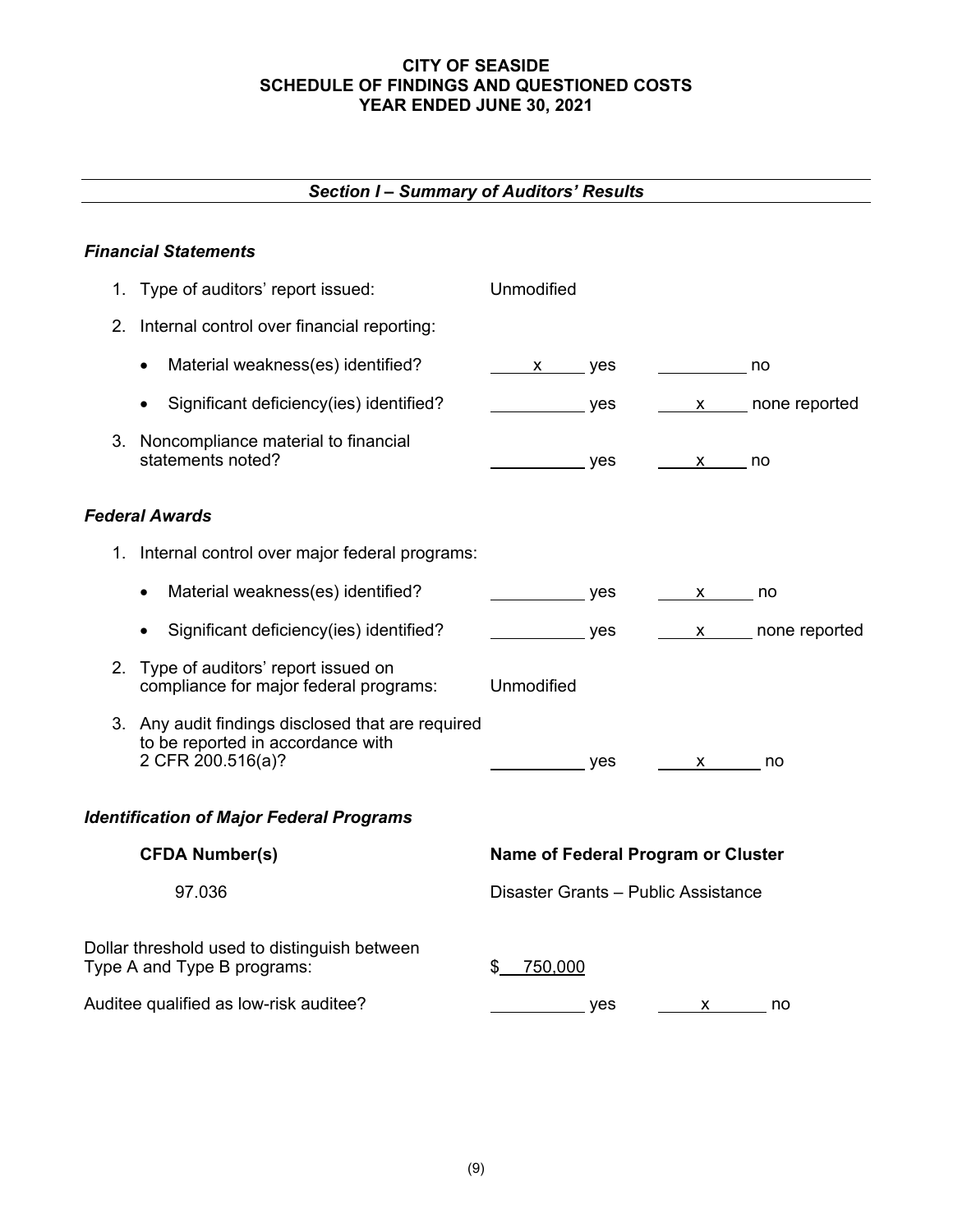#### **CITY OF SEASIDE SCHEDULE OF FINDINGS AND QUESTIONED COSTS YEAR ENDED JUNE 30, 2021**

# *Section II – Financial Statement Findings*

## **2021 – 001 Reconciliation of Cash and Investments**

Type of Finding: Material Weakness in Internal Control over Financial Reporting

**Condition:** The City restated beginning net position in the RDA Successor Agency Fund by \$1.4 million, due to a misstatement of cash and revenue related to land sale proceeds in the prior year.

**Criteria or specific requirement:** A cash reconciliation that fully reconciles the pooled cash control fund to the cash reported in the individual funds in the City's general ledger should be prepared to determine that all cash transactions are complete and have been properly recorded.

**Effect:** Beginning net position and cash balances were overstated by \$1.4 million in the RDA Successor Agency Fund.

**Cause:** The City performed a cash reconciliation between the pooled cash control fund and the external bank statements, but the City did not reconcile the pooled cash control fund to the cash account balances recorded within the individual funds in the general ledger.

**Repeat Finding:** This is not a repeat finding.

**Recommendation:** We recommend that the City update its year-end cash reconciliation to include a reconciliation of its pooled cash control fund to the cash account balances recorded within the City's individual funds in the general ledger.

**Views of responsible officials and planned corrective actions:** The City is in agreement with the audit finding. The City will reconcile pooled cash with fund cash monthly as par of regular monthly bank reconciliation process.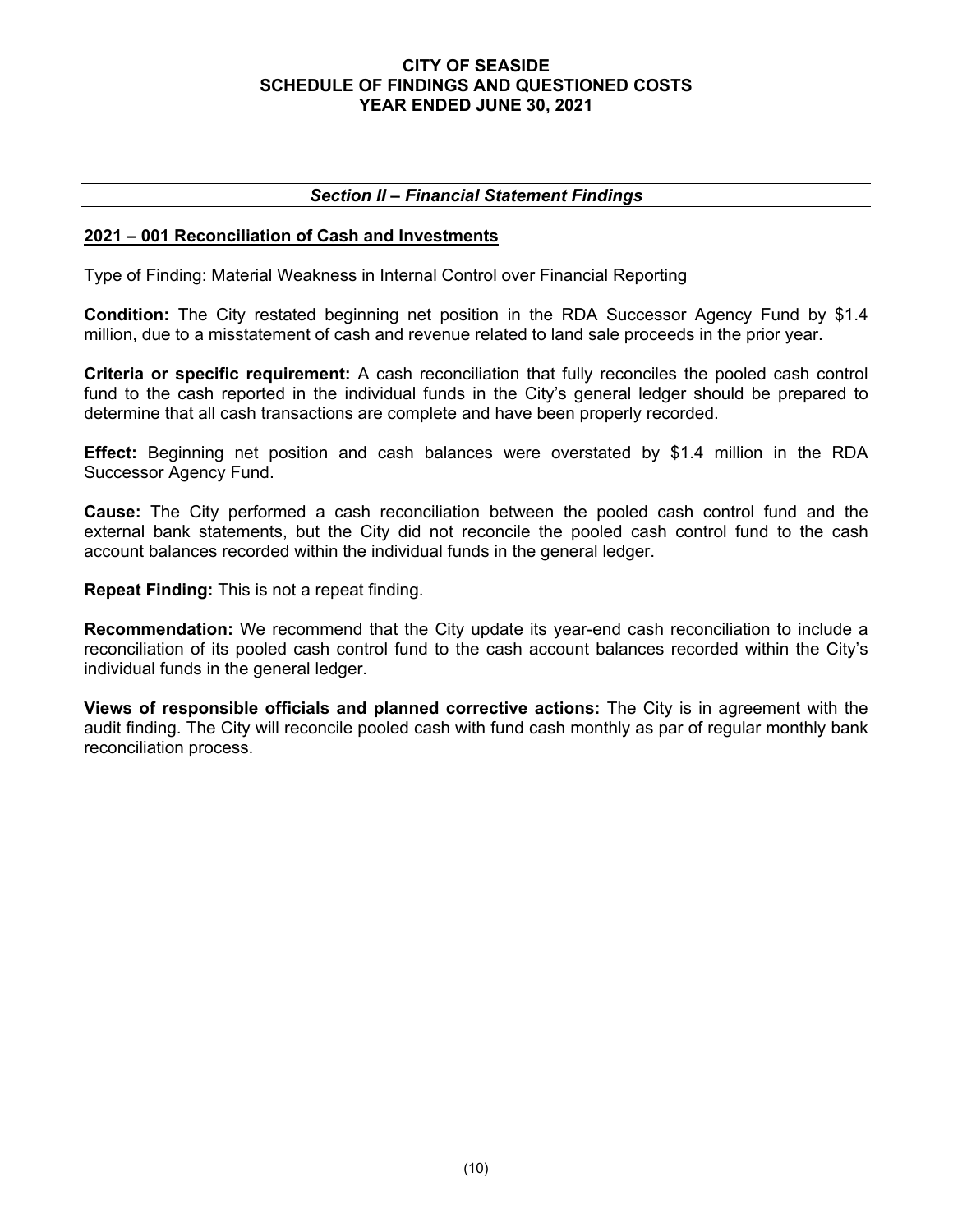#### **CITY OF SEASIDE SCHEDULE OF FINDINGS AND QUESTIONED COSTS YEAR ENDED JUNE 30, 2021**

# *Section II – Financial Statement Findings (Continued)*

# **2021– 002 Donated Land**

Type of Finding: Material Weakness in Internal Control over Financial Reporting

**Condition:** The City restated beginning net position and capital assets for Governmental Activities and by \$116.9 million for land that had been donated to the City prior to July 1, 2020.

**Criteria or specific requirement:** All capital assets meeting the criteria and capitalization threshold formally established by the City, including donated land, should be capitalized when it is formally received by the City.

**Effect:** Beginning net position and capital assets for Governmental Activities were understated by \$116.9 million.

**Cause:** The Fort Ord Reuse Authority (FORA) legislatively terminated June 30, 2020. As part of the dissolution, FORA donated the land from the former Fort Ord to its members, one of which was the City of Seaside. The City received approximately 875.761 acres of land from FORA. The City formally accepted this donation of land on June 18, 2020. Prior to audit fieldwork, the City had not decided whether the land would be held for resale, or retained for City operations. Due to this, the City did not record the balance of the donated land in the financial statements.

**Repeat Finding:** This is not a repeat finding.

**Recommendation:** We recommend the City's Finance department expand its year-end closing procedures over capital assets to include inquiries of all departments and City Council to determine if land or other significant assets have been donated to the City during the fiscal year.

**Views of responsible officials and planned corrective actions:** The City is in agreement with the audit finding. The City will inquire of the departments and City Council as to any land or other significant assets that have been donated to the City during the fiscal year.

#### *Section III – Findings and Questioned Costs – Major Federal Programs*

Our audit did not disclose any matters required to be reported in accordance with 2 CFR 200.516(a).